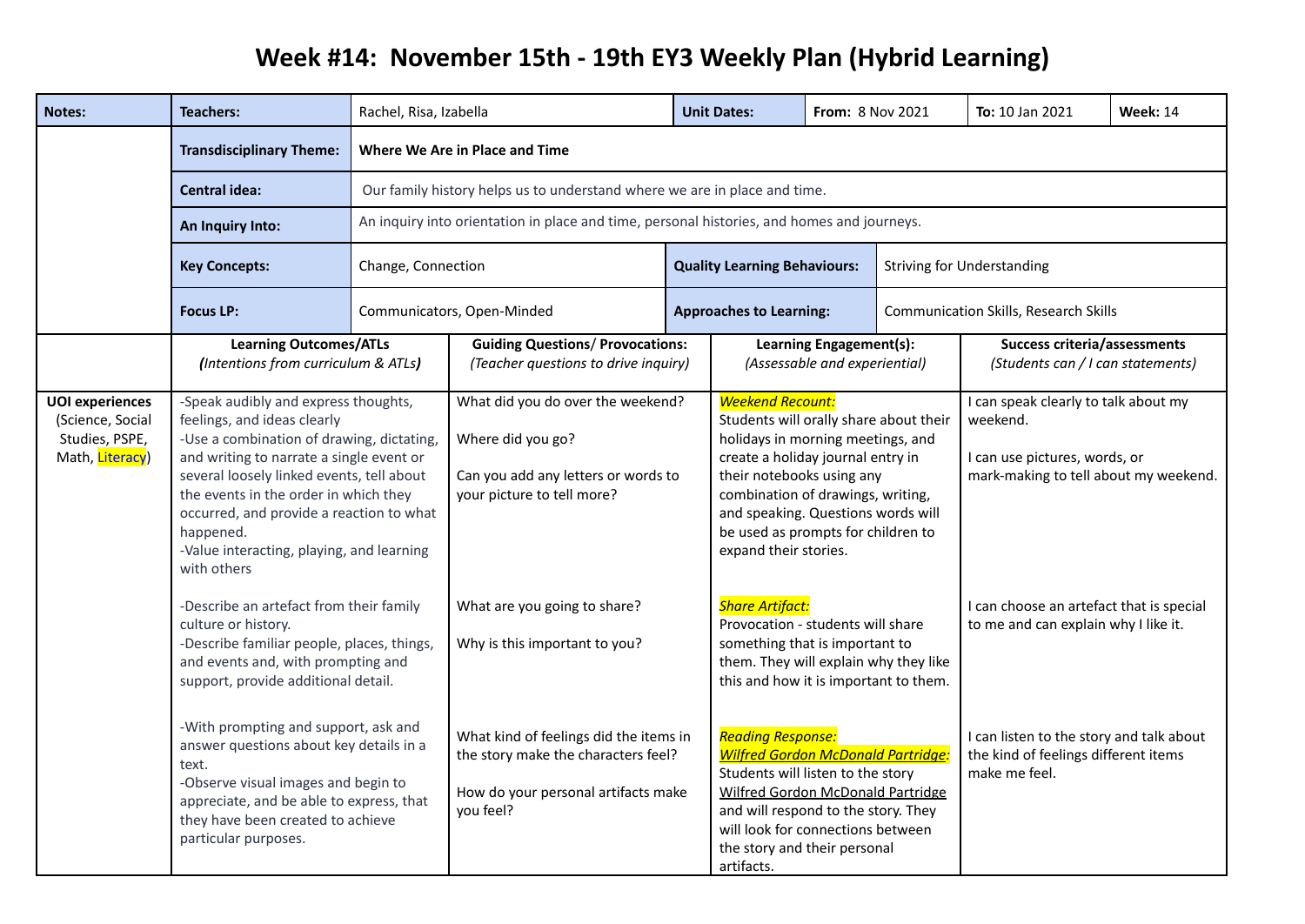| UOI<br>experiences<br>(Science, Social<br>Studies, PSPE,<br>Math, Literacy) | -Speak audibly and express thoughts,<br>feelings, and ideas clearly<br>-Celebrate the accomplishments of the<br>group<br>-Reflect on the process of achievement<br>and value the achievement of others | What piece of learning are you most<br>proud of this week?<br>How did you create that? | <b>Sharing Favourite Learning:</b><br>Students will be invited to share<br>their favourite learning that they<br>created this week.                                                                                       | I can share my work with the group.<br>I can give positive comments to my<br>classmates. |
|-----------------------------------------------------------------------------|--------------------------------------------------------------------------------------------------------------------------------------------------------------------------------------------------------|----------------------------------------------------------------------------------------|---------------------------------------------------------------------------------------------------------------------------------------------------------------------------------------------------------------------------|------------------------------------------------------------------------------------------|
| <b>UOI</b> experiences<br>(Science, Social                                  | -Information can be expressed as<br>organized and structured data.                                                                                                                                     | Can you create a survey?                                                               | Surveys:<br>Continuation with surveys. Students                                                                                                                                                                           | I can ask questions and create a tally.<br>chart                                         |
| Studies, PSPE,<br>Math, Literacy)                                           | -Count to determine the number of<br>objects in a set<br>-Collect, display and interpret data for<br>the purpose of answering questions                                                                | Which questions will you ask?                                                          | will ask questions and collect data,<br>create a tally and write numbers.<br>Questions will be decided by the<br>students.                                                                                                |                                                                                          |
| <b>Stand-Alone</b>                                                          | -Speak audibly and express thoughts,<br>feelings, and ideas clearly                                                                                                                                    | How many days are in a week?                                                           | <b>Morning Meeting - Calendar:</b><br>Students will engage with calendar                                                                                                                                                  | I can identify and sequence the days of<br>the week.                                     |
| <b>Math</b>                                                                 | -Use cardinal and ordinal numbers in<br>real-life situations                                                                                                                                           | What is the day, month, year?                                                          | activities during morning meetings,<br>discussing the days of the week,                                                                                                                                                   | I can talk about numbers as they relate                                                  |
| (Repeated<br>Weekly as part<br>of morning<br>meetings and<br>routines)      | -Understand that calendars can be used<br>to determine the date, and to identify<br>and sequence days of the week and<br>months of the year                                                            | What number comes next?                                                                | months, and numbers.                                                                                                                                                                                                      | to the calendar.                                                                         |
|                                                                             |                                                                                                                                                                                                        |                                                                                        |                                                                                                                                                                                                                           |                                                                                          |
| <b>Stand-Alone</b>                                                          | -Actively engage in fiction group reading<br>activities with purpose and                                                                                                                               | What do you think this book will be<br>about?                                          | <b>Story Time:</b><br>Students will listen to stories read                                                                                                                                                                | I can listen attentively to a story.                                                     |
| <b>Literacy</b><br>(Repeated<br>Weekly as part<br>of shared<br>reading)     | understanding.<br>-With prompting and support, ask and<br>answer questions about key details in a<br>text.<br>-With prompting and support, describe<br>the connection between two individuals,         | Can you predict what will happen<br>next?<br>How do you think the character feels?     | aloud on Zoom, as well as songs,<br>rhymes, and fingerplays, showing<br>understanding in their responses<br>(ie., making connections and<br>predictions, joining in with familiar<br>refrains, identifying rhyming words, | I can ask and answer questions about a<br>story.                                         |
|                                                                             | events, ideas, or pieces of information in<br>a text.                                                                                                                                                  |                                                                                        | sharing opinions, etc.)                                                                                                                                                                                                   |                                                                                          |